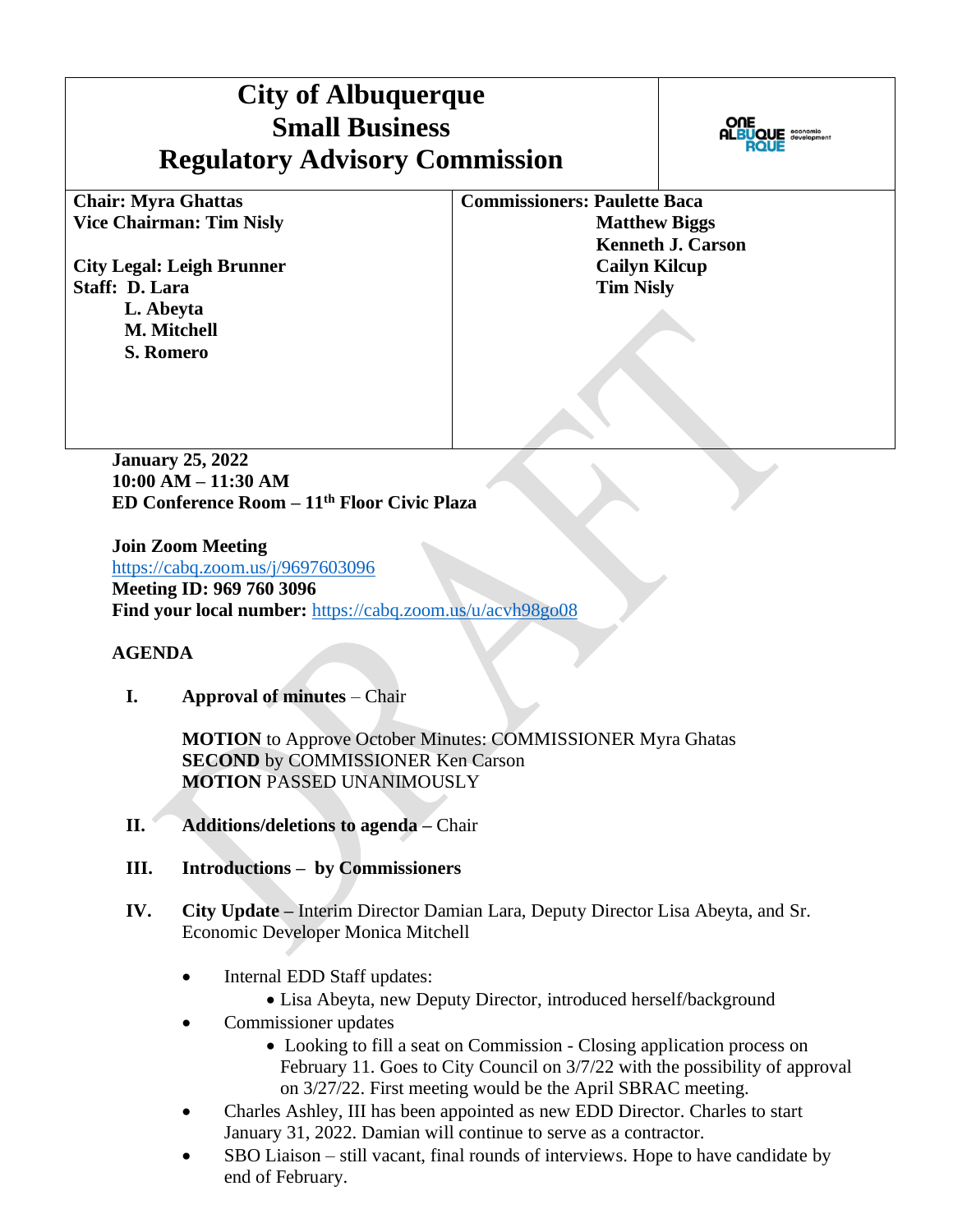- Planning position applications closed on  $1/19/22$ . First rounds of interview to be conducted next week.
- EDD managed 4 rounds of grants during pandemic, and is now working to fill department vacancies.
- Legislation Damian is part of the City's Policy team he will give an update at the next meeting on the legislative items affecting small businesses.

# **ACTION ITEMS:**

- Damian to be placed on Agenda to provide legislative update at next meeting.
- Councilors Bassan, Grout, and Jones will also be included on agenda next month.

# **V. Open Discussion with City Councilors**

- Chair updated Councilor Pena that SBRAC's focus is small business and legislation to help them grow and succeed.
- Councilor Pena Introduced herself and provided the following updates:
	- Sponsored and supported \$1m for black-owned businesses
	- Sponsored program with local artists to get engaged in arts culture for artwork displayed on Central Avenue.
	- Supports legislation regarding Plastic Bag Ordinance.
	- Councilor Pena is in support of SBRAC.
	- Councilor last year was on the Committee of the Whole, agreed to legislation regarding small businesses.
	- Working with Administration and Planning Dept. to make department more efficient.
	- 100<sup>th</sup> year anniversary of Route 66. Would love to capitalize on the event with small business, have capital money available to use: \$1m for celebrations.
	- Continuing the Banner Project.
	- Continuing support of small businesses heart of community.
	- **Suggested that SBRAC put together a list of top 10 issues to be heard by City Council; include plastic bag ban. Where does SBRAC stand on issue?** 
		- **Chair thanked Councilor Pena for her support of SBRAC.**
- Commissioners discussed their list of current concerns:
	- Tim Planning & Zoning department, lack of housing, 18% in rental growth rates, need new stock, better density. Always receives delays from Planning – needs improvement. Department needs to improve efficiency, causes big delays in construction.
	- Paulette expressed her frustration with delays in Planning Department.
	- Cailyn expressed frustration as a small business across all City Departments. How can we achieve a cultural shift in the City? Discussed parking tickets during pandemic. Entity operates on its own, Mayor has no control over the parking ticket issue.
	- Ken supported what other Commissioners stated.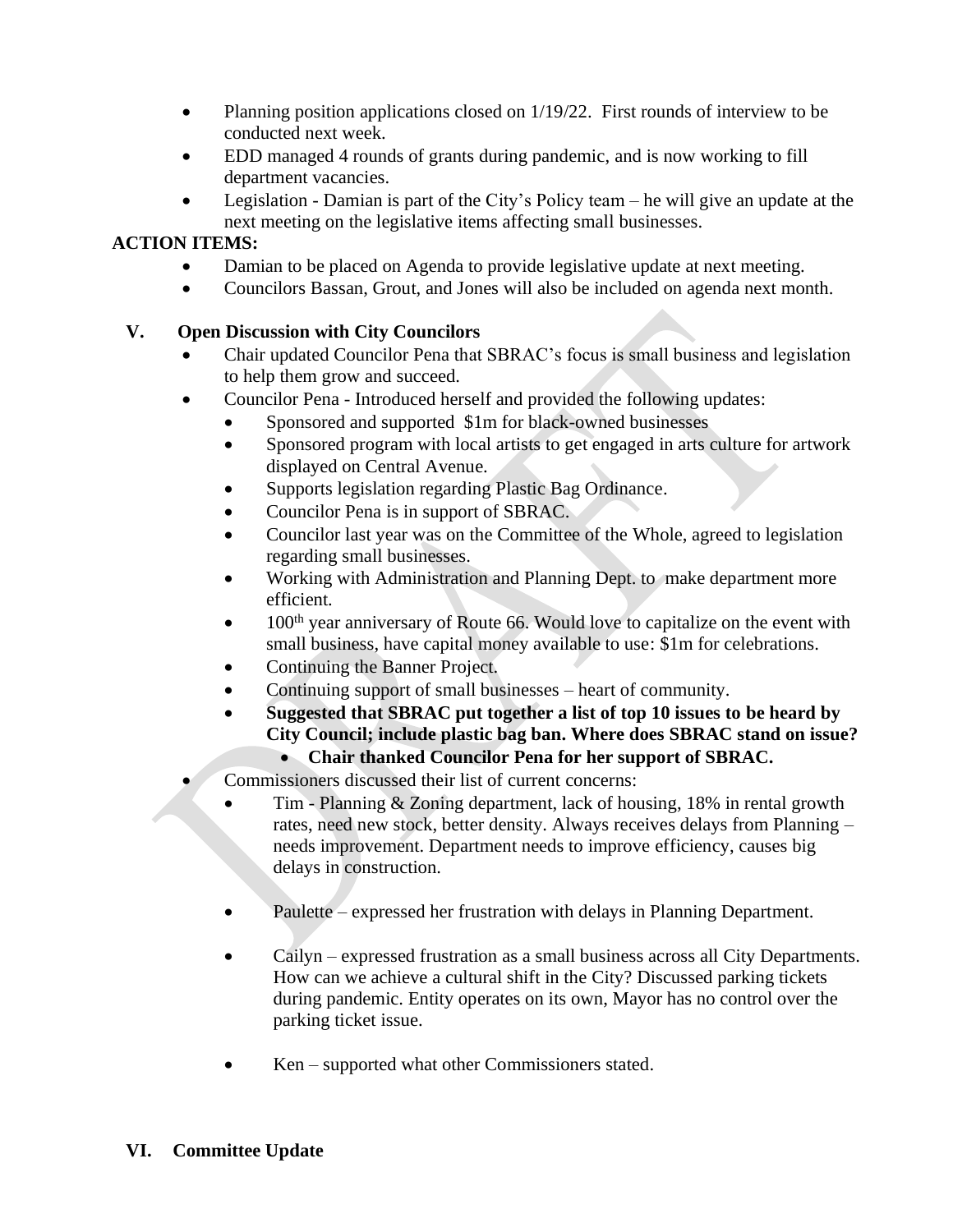- Chair Requested to add to February meeting agenda on licensing for small businesses. She agrees with Tim and Ken regarding SBRAC charter goals. Items discussed can fall within SBRAC charter.
- Ken Business registration system/permitting system is very difficult to navigate
- Cailyn can SBRAC have a panel / open forum for small businesses regarding needs from CABQ? What are needs/small businesses facing? Get small businesses involved. Strong cultural shift across City departments is needed.
- Matt Agreed with hosting forum. Cultural shift benefits big businesses. Likes idea of outreach. Suggested Commission come up with a list of topics for forum for series/events.
- Tim Reminder that goal of Charter is to be reactive to legislation that is put forward.
- Ken –agrees with Tim. Put together lists of issues per Councilor Pena. Would like to review/discuss systemic issues.
- Matt need to maintain focus.
- Paulette focus on small business issues expressed frustration with licensing, fees, etc. with City government and the issues in NM for new businesses breaking into a new industry.
- Myra suggested that Commissioners each express their top concern for CABQ:
	- Matt Reactive to City Councilors form an opinion on plastic bag ban, push from hospitals to have small practitioners to obtain insurance, info/status on Small Business Office, City preferences in general, keep status of licensing fees (parking, fees), update on local preference
	- Ken Licensing fees, vandalism/crime, more to look at what could be done legislatively that could curb/help situation; homeless situation and update on the new division of Police Department.
	- Paulette Planning/Zoning Department issues with efficiency. Work should be done per code, not to please inspector; homelessness addressed, advantages to small, women-owned and minority businesses to City contracts.
	- Cailyn Planning/Zoning, fees; cultural shift among City employees for constituents across the board; working with CABQ/processes; crime prevention.
	- Tim maintaining charter for SBRAC for legislative issues, develop processes for SBRAC, cultural shift, licensing is an administrative issue; Planning/Zoning remains issue, homelessness, crime prevention,
	- Myra Plastic Bag Ban put on next month's Agenda SBRAC will have a statement; SBO status, permitting fees/licensing, vandalism/crime, homelessness, Planning/Zoning, cultural shift, we need to commit to SBRAC to make SBRAC relevant.